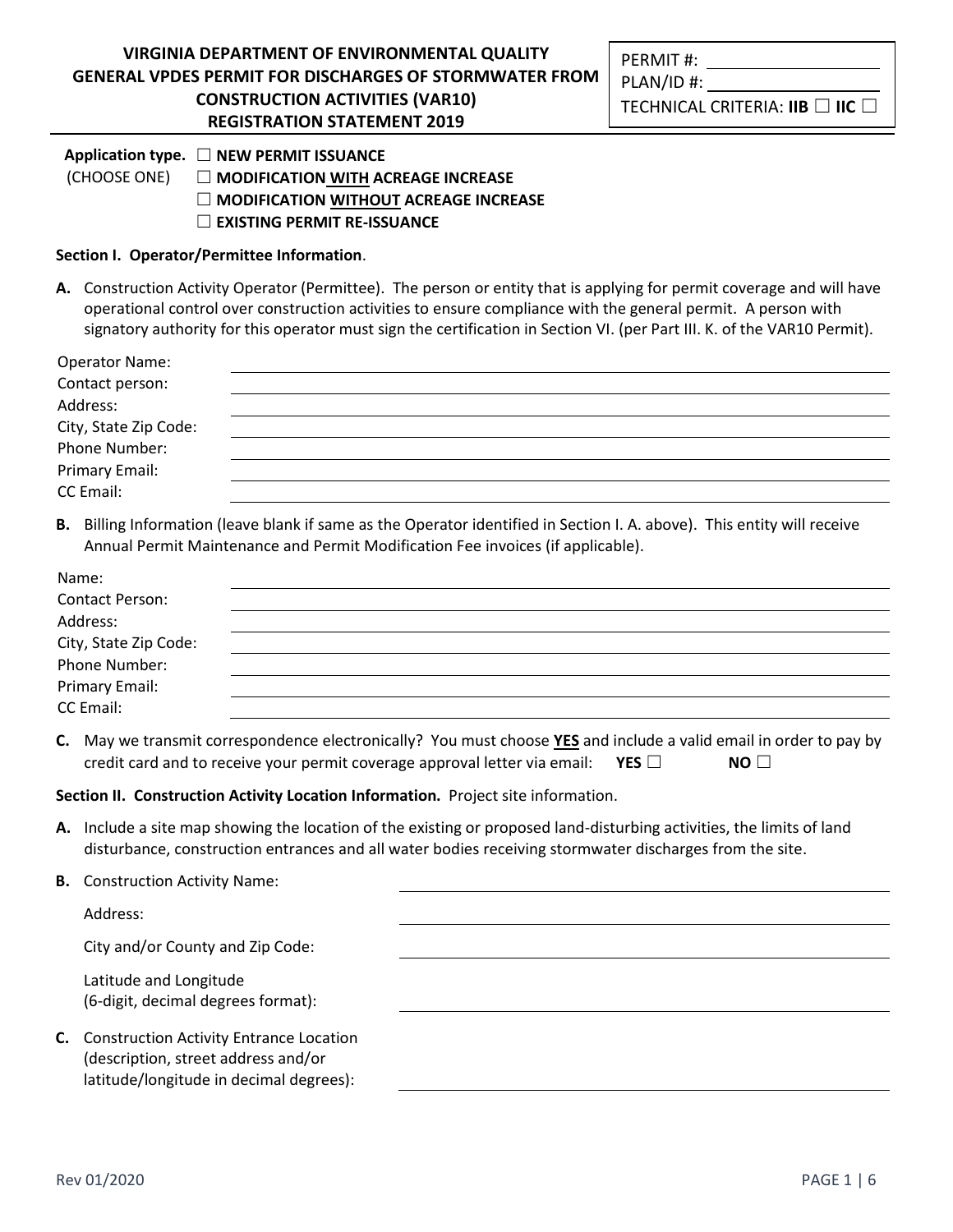**Section III. Offsite Support Activity Location Information.** List all offsite support activities to be included under this permit registration. Enter additional areas on a separate page. Offsite areas not included on this registration will need to obtain coverage under a separate VPDES permit.

| В.                                                                                                                                                                                                                               | A. Offsite Activity Name:<br>Address:<br>City and/or County and Zip Code:<br>Latitude and Longitude<br>(6-digit, decimal degrees format):<br><b>Offsite Activity Entrance Location</b><br>(description, street address and/or<br>latitude/longitude in decimal degrees): |  |                                                          |                                                      |  |  |
|----------------------------------------------------------------------------------------------------------------------------------------------------------------------------------------------------------------------------------|--------------------------------------------------------------------------------------------------------------------------------------------------------------------------------------------------------------------------------------------------------------------------|--|----------------------------------------------------------|------------------------------------------------------|--|--|
| Section IV. Site Information.                                                                                                                                                                                                    |                                                                                                                                                                                                                                                                          |  |                                                          |                                                      |  |  |
| В.                                                                                                                                                                                                                               | A. Property Owner Status:<br>Nature of the Construction Activity Description (i.e.<br>commercial, industrial, residential, agricultural,<br>environmental):                                                                                                              |  | FEDERAL $\Box$ STATE $\Box$ PUBLIC $\Box$ PRIVATE $\Box$ |                                                      |  |  |
|                                                                                                                                                                                                                                  | C. Municipal Separate Storm Sewer System (MS4)<br>name(s) (if the site is discharging to a MS4):                                                                                                                                                                         |  |                                                          |                                                      |  |  |
|                                                                                                                                                                                                                                  | D. Acreage totals for all land-disturbing activities to be included under this<br>permit coverage. Report to the nearest one-hundredth of an acre.                                                                                                                       |  |                                                          | <b>Estimated Project Dates</b><br>Е.<br>(MM/DD/YYYY) |  |  |
| Total land area of development (including the entire<br>area to be disturbed as approved in the Stormwater<br>Management Plan):                                                                                                  |                                                                                                                                                                                                                                                                          |  |                                                          | Start date:                                          |  |  |
| Primary estimated area to be disturbed (portions with<br>Erosion and Sediment Control Plan approval only):<br>Offsite estimated area to be disturbed (if applicable):                                                            |                                                                                                                                                                                                                                                                          |  |                                                          | Completion date:                                     |  |  |
| <b>F.</b> Is this construction activity part of a common plan of development or sale? YES $\Box$ NO $\Box$<br>G. 6 <sup>th</sup> Order Hydrologic Unit Code (HUC) and Receiving Water Name(s). Attach a separate list if needed. |                                                                                                                                                                                                                                                                          |  |                                                          |                                                      |  |  |
|                                                                                                                                                                                                                                  | <b>HUC</b>                                                                                                                                                                                                                                                               |  | <b>RECEIVING WATERBODY(S)</b>                            |                                                      |  |  |
|                                                                                                                                                                                                                                  |                                                                                                                                                                                                                                                                          |  |                                                          |                                                      |  |  |

# **Section V. Other Information.**

- **A.** A stormwater pollution prevention plan (SWPPP) must be prepared in accordance with the requirements of the General VPDES Permit for Discharges of Stormwater from Construction Activities prior to submitting the Registration Statement. By signing the Registration Statement, the operator is certifying that the SWPPP has been prepared.
- **B.** Has an Erosion and Sediment Control Plan been submitted to the VESC Authority for review? **YES** ☐ **NO** ☐ Erosion and Sediment Control Plan Approval Date (for estimated area to be disturbed).:
- **C.** Has land disturbance has commenced? **YES** ☐ **NO** ☐
- **D.** Annual Standards and Specifications. If this project is utilizing approved Annual Standards and Specifications (AS&S), attach the completed AS&S Entity Form. AS&S Entity Name (if different from the Operator identified in Section II. A.):

Rev 01/2020 PAGE 2 | 6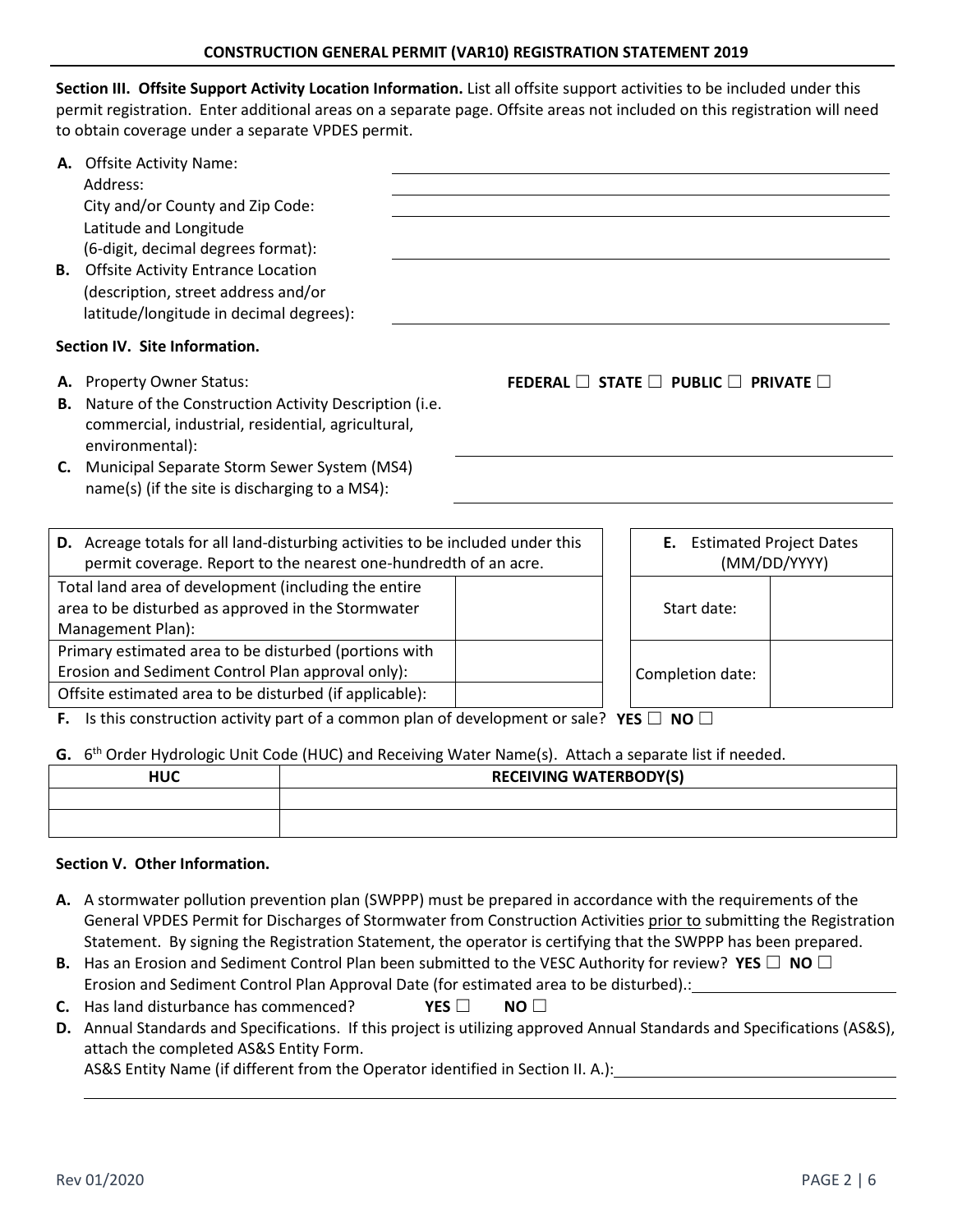**Section VI. Certification.** A person representing the operator as identified in Section I. A. and meeting the requirements of 9VAC25-880-70. Part III. K must physically sign this certification. A typed signature is not acceptable. Please note that operator is defined in 9VAC25-870-10 as follows:

*"Operator" means the owner or operator of any facility or activity subject to the Act and this chapter. In the context of stormwater associated with a large or small construction activity, operator means any person associated with a construction project that meets either of the following two criteria: (i) the person has direct operational control over construction plans and specifications, including the ability to make modifications to those plans and specifications or (ii) the person has day-to-day operational control of those activities at a project that are necessary to ensure compliance with a stormwater pollution prevention plan for the site or other state permit or VSMP authority permit conditions (i.e., they are authorized to direct workers at a site to carry out activities required by the stormwater pollution prevention plan or comply with other permit conditions). In the context of stormwater discharges from Municipal Separate Storm Sewer Systems (MS4s), operator means the operator of the regulated MS4 system.*

9VAC25-880-70. Part III. K. Signatory Requirements. *Registration Statement. All Registration Statements shall be signed as follows: a. For a corporation: by a responsible corporate officer. For the purpose of this chapter, a responsible corporate officer means: (i) a president, secretary, treasurer, or vice-president of the corporation in charge of a principal business function, or any other person who performs similar policy-making or decision-making functions for the corporation; or (ii) the manager of one or more manufacturing, production, or operating facilities, provided the manager is authorized to make management decisions that govern the operation of the regulated facility including having the explicit or implicit duty of making major capital investment recommendations, and initiating and directing other comprehensive measures to assure long-term compliance with environmental laws and regulations; the manager can ensure that the necessary systems are established or actions taken to gather complete and accurate information for state permit application requirements; and where authority to sign documents has been assigned or delegated to the manager in accordance with corporate procedures; b. For a partnership or sole proprietorship: by a general partner or the proprietor, respectively; or c. For a municipality, state, federal, or other public agency: by either a principal executive officer or ranking elected official. For purposes of this chapter, a principal executive officer of a public agency includes: (i) the chief executive officer of the* 

*agency or (ii) a senior executive officer having responsibility for the overall operations of a principal geographic unit of the agency.* 

Certification: "I certify under penalty of law that I have read and understand this Registration Statement and that this document and all attachments were prepared in accordance with a system designed to assure that qualified personnel properly gathered and evaluated the information submitted. Based on my inquiry of the person or persons who manage the system or those persons directly responsible for gathering the information, the information submitted is to the best of my knowledge and belief true, accurate, and complete. I am aware that there are significant penalties for submitting false information including the possibility of fine and imprisonment for knowing violations."

| Printed Name:              |  |  |
|----------------------------|--|--|
|                            |  |  |
| Signature (signed in ink): |  |  |
| Date Signed:               |  |  |

**Section VII. Submittal Instructions.** Submit this form to the VSMP Authority. If the locality is the VSMP Authority, please send your Registration Statement submittal directly to the locality; do NOT send this form to DEQ. A list of local VSMP Authorities is available here: [VSMP Authorities](https://www.deq.virginia.gov/Portals/0/DEQ/Water/StormwaterManagement/CGP%20Links/VSMP%20Authority%20List.xlsx?ver=2017-12-01-085039-713).

**Office of Stormwater Management Suite 1400 PO Box 1105 Richmond VA 23218 [constructiongp@deq.virginia.gov](mailto:constructiongp@deq.virginia.gov)**

If DEQ is the VSMP Authority, please send to: If the locality is the VSMP Authority, please send to:

**Department of Environmental Quality The Local VSMP Authority** *(insert address below)*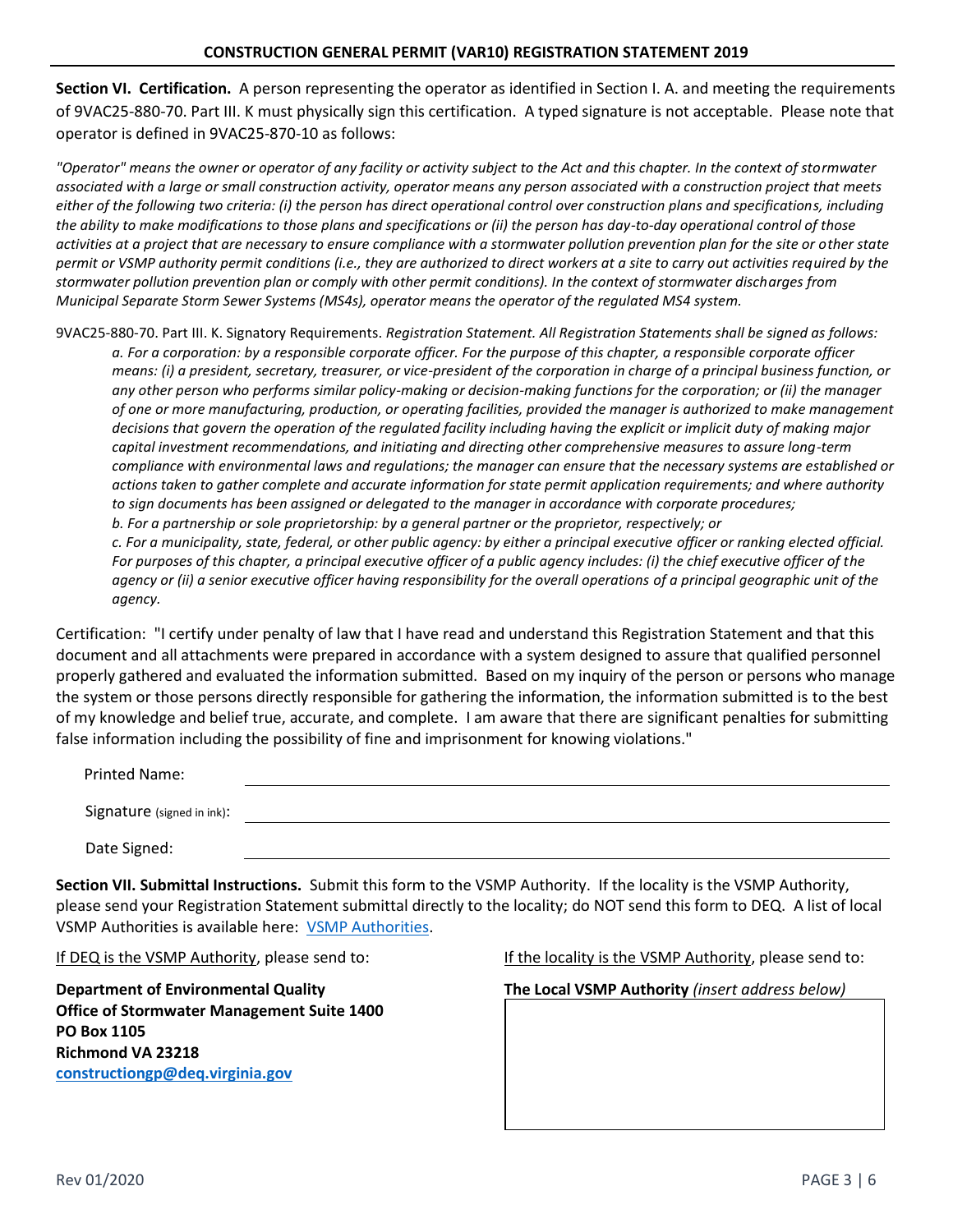# **CONSTRUCTION GENERAL PERMIT (VAR10) REGISTRATION STATEMENT 2019 INSTRUCTIONS** *PLEASE DO NOT PRINT OR SUBMIT*

This Registration Statement is for coverage under the General VPDES Permit for Discharges of Stormwater from Construction Activities. This form covers the following permit actions: new permit issuance, existing permit modification with an increase in acreage, existing permit modifications that result in a plan modification but do not result in an increase in disturbed acreage, and reissuance of an active permit coverage.

**Application type.** Select **NEW PERMIT ISSUANCE** to obtain a new permit coverage. Modifications are for modifying an existing, active permit coverage. Select **MODIFICATION WITH ACREAGE INCREASE** when the previously approved acreage(s) increases (permit modifications are not performed for decreases in acreage unless they result in plan changes – see Modification WITHOUT Acreage Increase). Select **MODIFICATION WITHOUT ACREAGE INCREASE** when there is a change to the site design resulting in a change to the approved plans with no increase in acreage(s). Select **EXISTING PERMIT REISSUANCE** to extend an expiring permit coverage for the next permit cycle.

#### **Section I. Operator/Permittee Information.**

**A.** Construction Activity Operator (Permittee). The person or entity that is applying for permit coverage and will have operational control over construction activities to ensure compliance with the general permit. For companies, use the complete, active, legal entity name as registered with a state corporation commission. Entities that are considered operators commonly consist of the property owner, developer of a project (the party with control of project plans and specifications), or general contractor (the party with day-to-day operational control of the activities at the project site that are necessary to ensure compliance with the general permit). If an individual person is listed as the operator, that person (or a legal representative of) must sign the certification in Section VI. An operator can be one of the following:

#### *9VAC25-870-10. Definitions.*

*"Operator" means the owner or operator of any facility or activity subject to the Act and this chapter. In the context of stormwater associated with a large or small construction activity, operator means any person associated with a construction project that meets either of the following two criteria: (i) the person has direct operational control over construction plans and specifications, including the ability to make modifications to those plans and specifications or (ii) the person has day-to-day operational control of those activities at a project that are necessary to ensure compliance with a stormwater pollution prevention plan for the site or other state permit or VSMP authority permit conditions (i.e., they are authorized to direct workers at a site to carry out activities required by the stormwater pollution prevention plan or comply with other permit conditions). In the context of stormwater discharges from Municipal Separate Storm Sewer Systems (MS4s), operator means the operator of the regulated MS4 system.*

*"Owner" means the Commonwealth or any of its political subdivisions including, but not limited to, sanitation district commissions and authorities, and any public or private institution, corporation, association, firm or company organized or existing under the laws of this or any other state or country, or any officer or agency of the United States, or any person or group of persons acting individually or as a group that owns, operates, charters, rents, or otherwise exercises control over or is responsible for any actual or potential discharge of sewage, industrial wastes, or other*  wastes or pollutants to state waters, or any facility or operation that has the capability to alter the physical, chemical, or biological properties of *state waters in contravention of § [62.1-44.5](http://law.lis.virginia.gov/vacode/62.1-44.5/) of the Code of Virginia, the Act and this chapter.*

*"Person" means any individual, corporation, partnership, association, state, municipality, commission, or political subdivision of a state, governmental body, including a federal, state, or local entity as applicable, any interstate body or any other legal entity.*

**B.** Billing information. If the person or entity responsible for billing/invoicing is different from the operator, please complete this section. If they are the same, leave this section blank.

**C.** May we transmit correspondence electronically? If you choose **YES** to this question and provide an email address in Section I. A., all correspondence, forms, invoices and notifications will be transmitted by email to the operator. This will also give the operator the ability to pay by credit card and to receive permit coverage approval letters immediately upon approval.

**Section II. Construction Activity Location Information.** Location information related to the project site.

**A.** A site map indicating the location of the existing or proposed land-disturbing activities, the limits of land disturbance, construction entrances and all water bodies receiving stormwater discharges from the site must be included with the submittal of this form. Aerial imagery maps or topographic maps showing the required items are acceptable. Plan sheet sized site maps are not required. Please consult your VSMP authority if you have additional questions regarding site map requirements.

**B.** Construction Activity Name and location. Provide a descriptive project name (it is helpful to use the same naming convention as listed on the Stormwater Management plans), 911 street address (if available), city/county of the construction activity, and the 6-digit latitude and longitude in decimal degrees format for the centroid, main construction entrance or start and end points for linear projects (i.e. 37.1234N/-77.1234W).

**C.** Construction Activity Entrance Location. Provide an address or decimal degrees coordinates and a description of the main construction entrance where the permit coverage letter will be posted.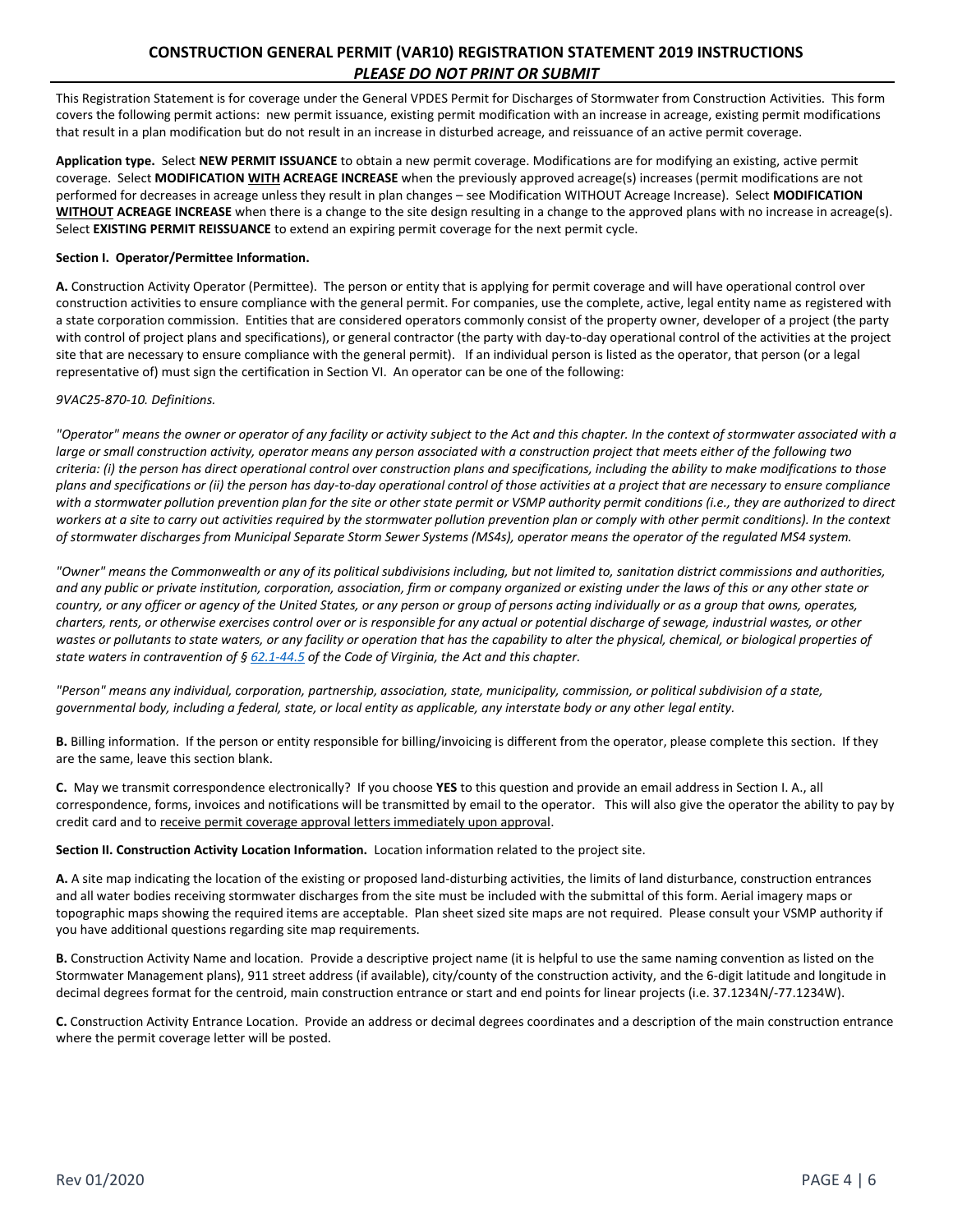#### **Section III. Offsite Support Activity Location Information.**

This general permit also authorizes stormwater discharges from support activities (e.g., concrete or asphalt batch plants, equipment staging yards, material storage areas, excavated material disposal areas, borrow areas) located on-site or off-site provided that (i) the support activity is directly related to a construction activity that is required to have general permit coverage; (ii) the support activity is not a commercial operation, nor does it serve multiple unrelated construction activities by different operators; (iii) the support activity does not operate beyond the completion of the construction activity it supports; (iv) the support activity is identified in the Registration Statement at the time of general permit coverage; (v) appropriate control measures are identified in a SWPPP and implemented to address the discharges from the support activity areas; and (vi) all applicable state, federal, and local approvals are obtained for the support activity.

If requesting permit coverage for offsite activities, please complete this section. List additional offsite areas to be included under this permit coverage on a separate page. Offsite areas not included on this registration will need to obtain coverage under a separate VPDES permit.

**A.** Offsite activity name and location information. Provide a descriptive offsite project name, 911 street address (if available) and city/county of all off-site support activities. Provide the 6-digit latitude and longitude in decimal degrees (i.e. 37.1234N,-77.1234W). Please note that off-site activities not covered under this permit may require separate permit coverage.

**B.** Offsite activity entrance location. Provide an address or decimal degrees coordinates and a description of the offsite construction entrance.

#### **Section IV. Site Information.**

**A.** Property owner status. The status of the construction activity property owner. Any property not owned by a government entity or agency (i.e. federal, state or local governments) is **PRIVATE**.

**B.** Nature of the construction activity description. Choose the designation that best describes the post-construction use of this project (you may choose more than one). (i.e. Residential, Commercial, Industrial, Agricultural, Environmental, Educational, Oil and Gas, Utility, Transportation, Institutional, etc.). Describe the post-construction use of the project (i.e. Commercial – one new office building and associated parking and utilities; Transportation – Roads, sidewalks and utilities; Agricultural – 3 Poultry Houses, etc.).

**C.** Municipal Separate Storm Sewer System (MS4) name(s) if discharging to a MS4. If stormwater is discharged through a MS4 (either partially or completely), provide the name of the MS4(s) that will be receiving water from this construction activity. The MS4 name is typically the town, city, county, institute or federal facility where the construction activity is located.

**D.** Acreage totals for all land-disturbing activities, on- and off-site, to be included under this permit. Acreages are to be reported to the nearest one-hundredth acre (two decimal places; i.e. 1.15 acres). Provide the total acreage of the primary development site as approved on the Stormwater Management Plans and the primary on-site estimated acreage to be disturbed by the construction activity as approved under the Erosion and Sediment Control Plans. The off-site estimated area to be disturbed is the sum of the disturbed acreages for all off-site support activities to be covered under this general permit. Do not include the off-site acreage totals in the primary, on-site total and estimated disturbed acreage totals. Permit fees are calculated based on your disturbed acreage total for all on- and off-site areas being disturbed under this permit coverage (the sum of all on-site and off-site disturbed acreages).

**E.** Estimated project dates. Provide the estimated project start date and completion date in Month/Day/Year or MM/DD/YYYY format (i.e. 07/30/2019).

**F.** Is this construction activity is part of a common plan of development or sale? "Common plan of development or sale" means a contiguous area where separate and distinct construction activities may be taking place at different times on different schedules per 9VAC25-870-10. Definitions. I.e. a subdivision, commercial development, business park, etc.

G. 6<sup>th</sup> Order Hydrologic Unit Code (HUC) and associated Receiving Water Name(s). Provide all 6<sup>th</sup> order HUCs and receiving waterbody names, for the primary site and any offsite areas included under this permit coverage, that could potentially receive stormwater runoff discharging from this activity. The HUC can be either a 12-digit number (i.e. 0208010101) or 2-letter, 2-number code (i.e. JL52). Include additional HUCs or receiving waters on a separate page. You may utilize DEQ's web-based GIS application, VEGIS, to obtain this information.

- VEGIS application link: [DEQ's VEGIS Mapping Application](https://apps.deq.virginia.gov/mapper_ext/?service=public/wimby)
- **[Instructions](https://www.deq.virginia.gov/Portals/0/DEQ/Water/Publications/CGP-GIS_HUC_Instructions.pdf) for utilizing DEQ's VEGIS application link:** CGP-GIS HUC Instructions